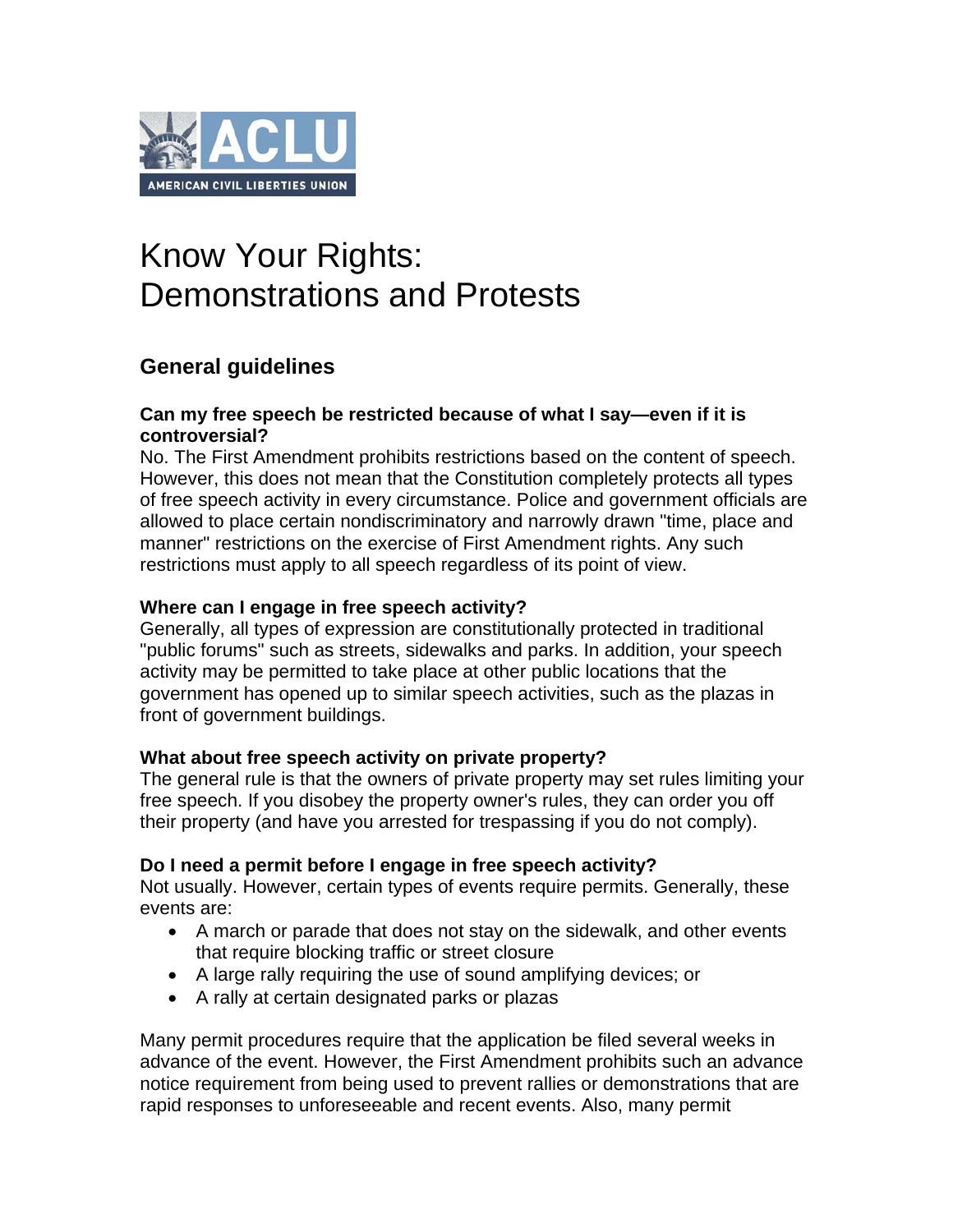ordinances give a lot of discretion to the police or city officials to impose conditions on the event, such as the route of a march or the sound levels of amplification equipment. Such restrictions may violate the First Amendment if they are unnecessary for traffic control or public safety, or if they interfere significantly with effective communication with the intended audience. A permit cannot be denied because the event is controversial or will express unpopular views.

# **Specific problems**

# **If organizers have not obtained a permit, where can a march take place?**

If marchers stay on the sidewalks and obey traffic and pedestrian signals, their activity is constitutionally protected even without a permit. Marchers may be required to allow enough space on the sidewalk for normal pedestrian traffic and may not maliciously obstruct or detain passers-by.

# **May I distribute leaflets and other literature on public sidewalks?**

Yes. You may approach pedestrians on public sidewalks with leaflets, newspapers, petitions and solicitations for donations without a permit. Tables may also be set up on sidewalks for these purposes if sufficient room is left for pedestrians to pass. These types of free speech activities are legal as long as entrances to buildings are not blocked and passers-by are not physically and maliciously detained. However, a permit may be required to set up a table.

# **Do I have a right to picket on public sidewalks?**

Yes, and this is also an activity for which a permit is not required. However, picketing must be done in an orderly, non-disruptive fashion so that pedestrians can pass by and entrances to buildings are not blocked.

# **Can government impose a financial charge on exercising free speech rights?**

Some local governments have required a fee as a condition of exercising free speech rights, such as application fees, security deposits for clean-up, or charges to cover overtime police costs. Charges that cover actual administrative costs have been permitted by some courts. However, if the costs are greater because an event is controversial (or a hostile crowd is expected)—such as requiring a large insurance policy—then the courts will not permit it. Also, regulations with financial requirements should include a waiver for groups that cannot afford the charge, so that even grassroots organizations can exercise their free speech rights. Therefore, a group without significant financial resources should not be prevented from engaging in a march simply because it cannot afford the charges the City would like to impose.

# **Do counter-demonstrators have free speech rights?**

Yes. Although counter-demonstrators should not be allowed to physically disrupt the event they are protesting, they do have the right to be present and to voice